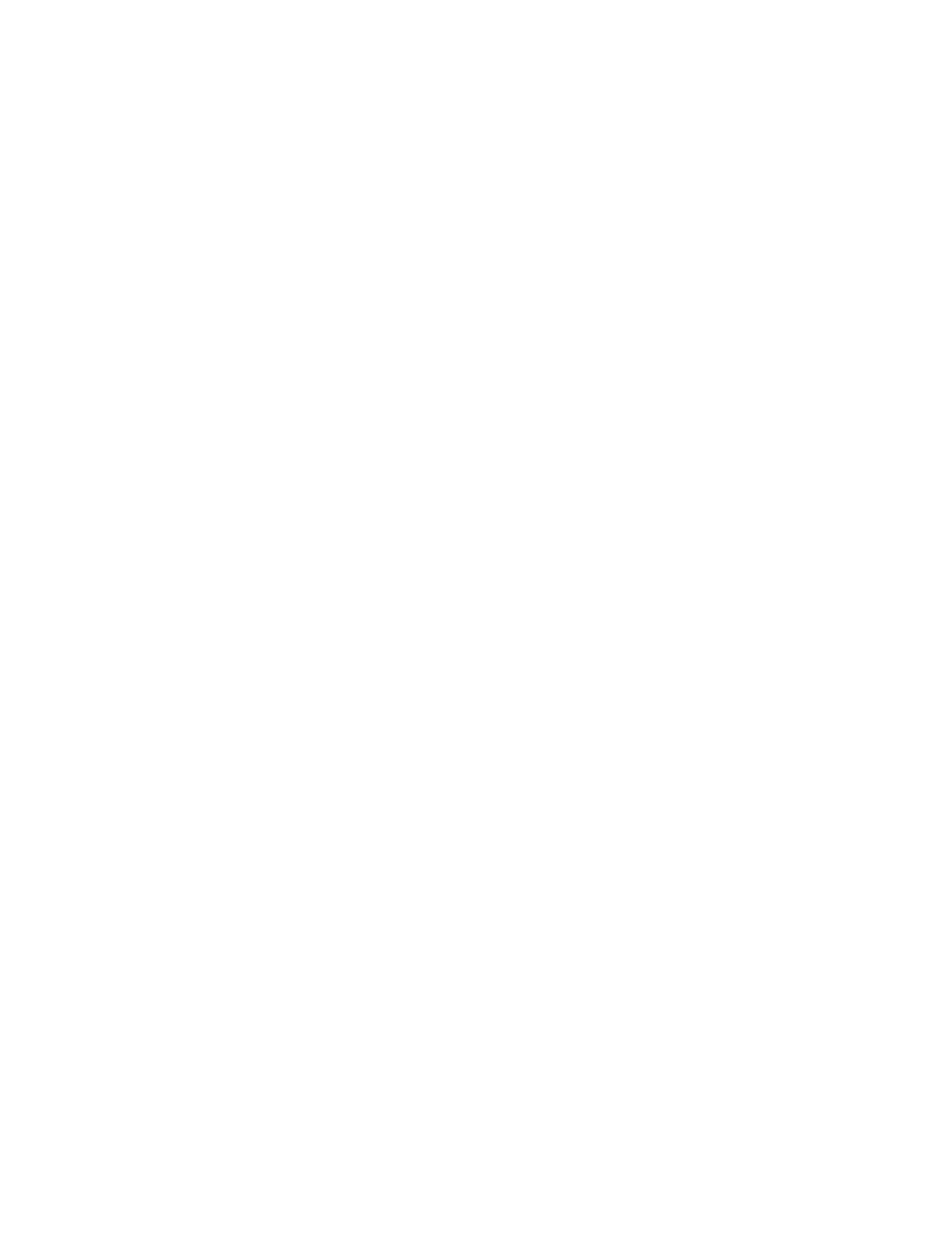# **Mount the PS-24 box using the supplied holders**

Package contents:

- a) 4 holders
- b) 4 wood screws
- c) 4 screws for holders
- d) 4 concrete plugs (5mm drill)
- e) 4 concrete screws



Using the supplied screws (c), attach the plastic holders (a) to the PS-24 box.





Using the appropriate screws for the wall material (wood or concrete) and the weight of the unit, mount the PS-24 power supply box on a flat surface with the glands pointing downwards.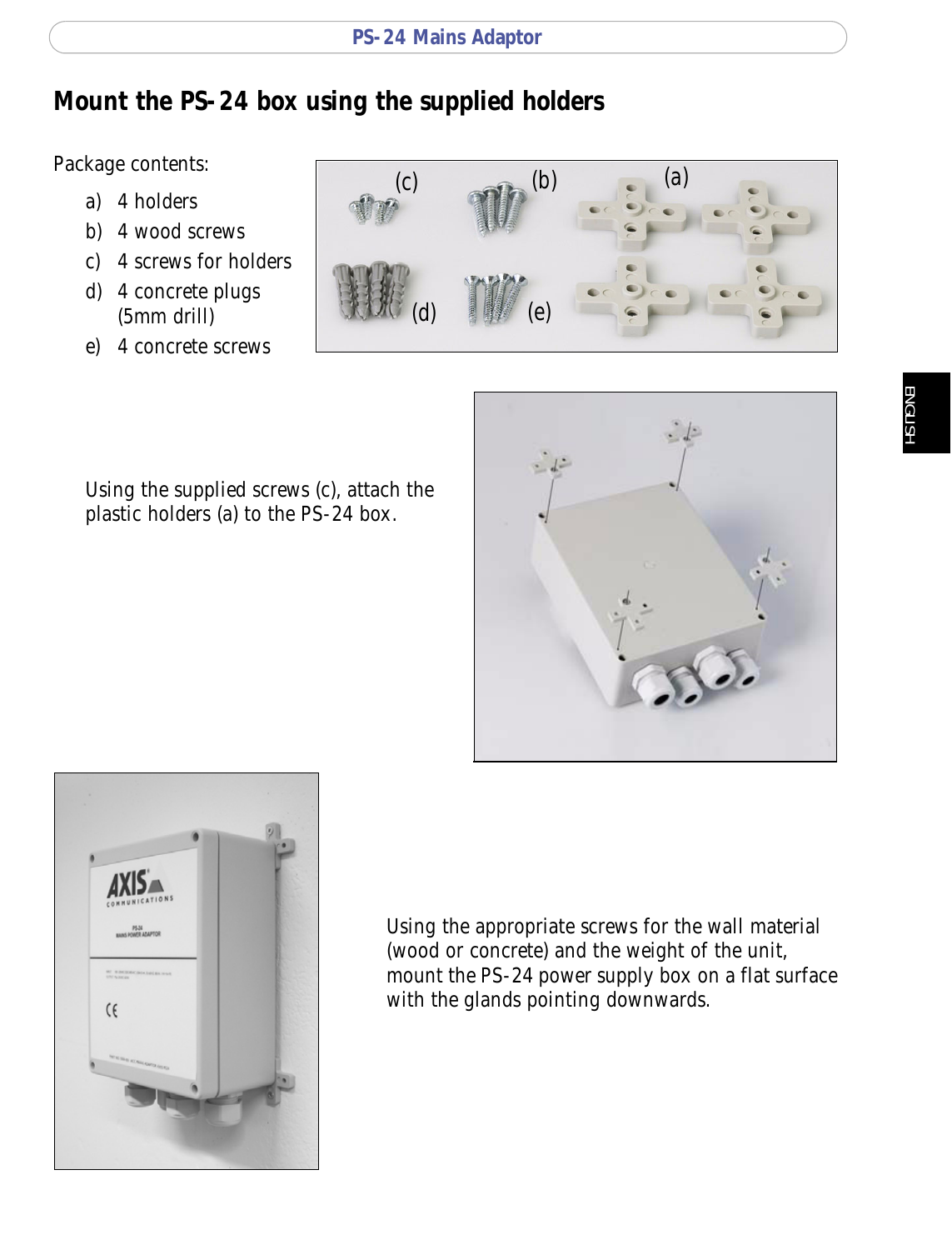# **Alternative installation - PSU box**

The vandal-proof PSU box is an optional accessory which can be mounted either on a pole or on a flat surface.

- 1. Remove the top lid of the PSU box by removing the 4 screws.
- 2. Place the PS-24 with the 4 cable glands in the opening at the bottom of the PSU box.
- 3. Replace the lid and lock it by tightening the 4 screws.
- 4. Use the holder for the pole mount or use the supplied screws to mount the PSU on a pole or a flat surface.
- 5. Follow the instructions for the outdoor housing to complete the installation.



- **Note:**  Use 4pcs. sleeve anchor with flange nut, drill size 6mm, M6, length >= 50mm (concrete screw, not included).
	- Pole mount the recommended pole diameter for this pole box is 130-140mm.



Examples of installation (PSU box and pole/wall mount)

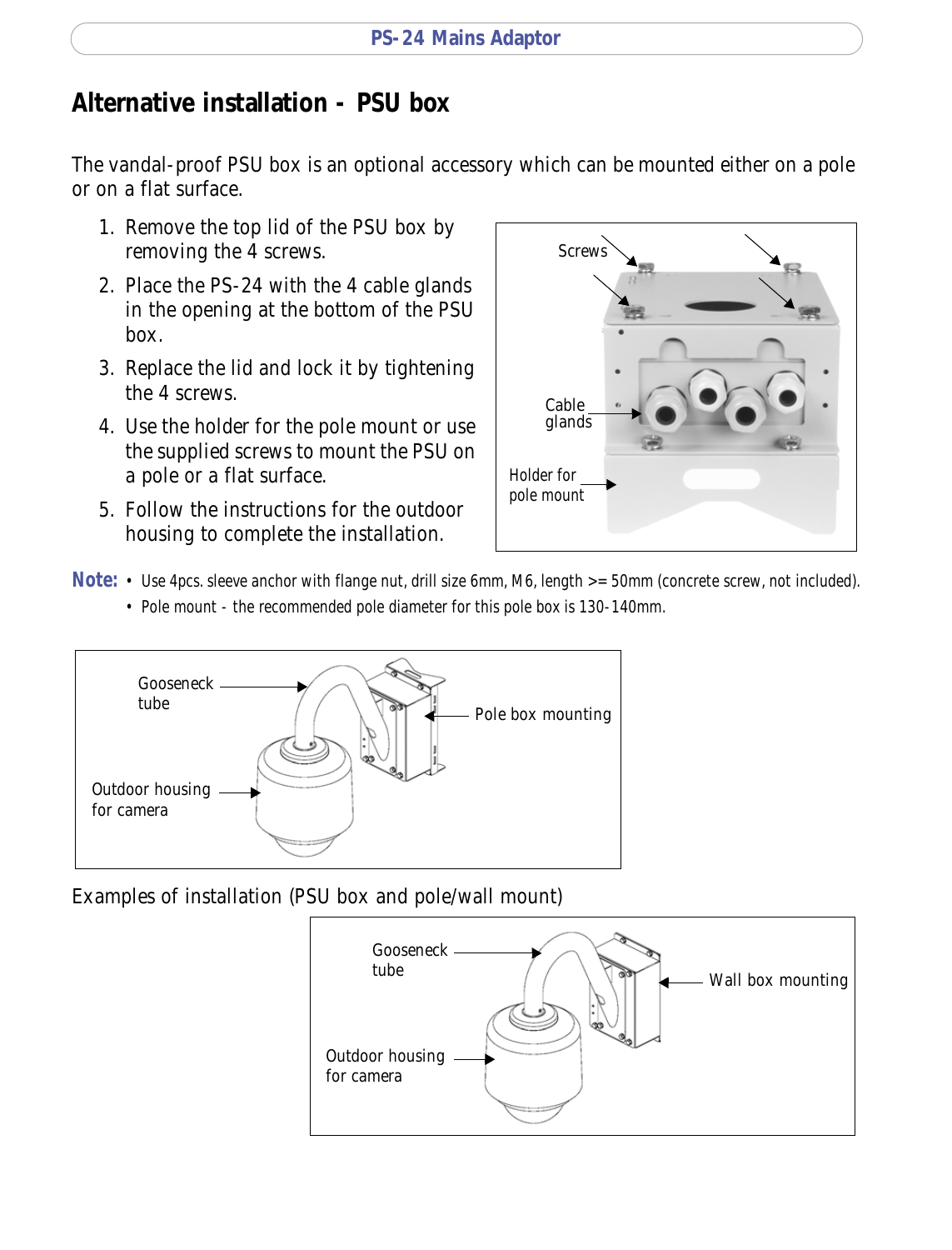### **PS-24 Mains Power Adaptor**



The outdoor power supply contains two sets of terminal connectors to provide easy wiring for alarm inputs/outputs

#### **Important!**

- Warning high voltage. Read through the instructions before starting the installation. The electrical connection should be made by an authorized electrician. Please observe relevant national and local regulations for the installation.
- AXIS PS-24 is designed to be part of an IT power system. Ground is not connected internally in the power supply.

### Cables

| Power cable (not supplied)  | $(6)$ AC Input connector | Copper cables: AWG 16-18 or 1.5mm <sup>2</sup> |
|-----------------------------|--------------------------|------------------------------------------------|
| Input cables (not supplied) | (2) Terminal connectors  | AWG 16-28 or 1.5mm <sup>2</sup> cables         |

### AXIS PS-24 Specifications

| AC Input:  | 100-120VAC / 220-240VAC, max 800mA / 400mA, 80VA |
|------------|--------------------------------------------------|
| AC Output: | 24VAC, max 63VA                                  |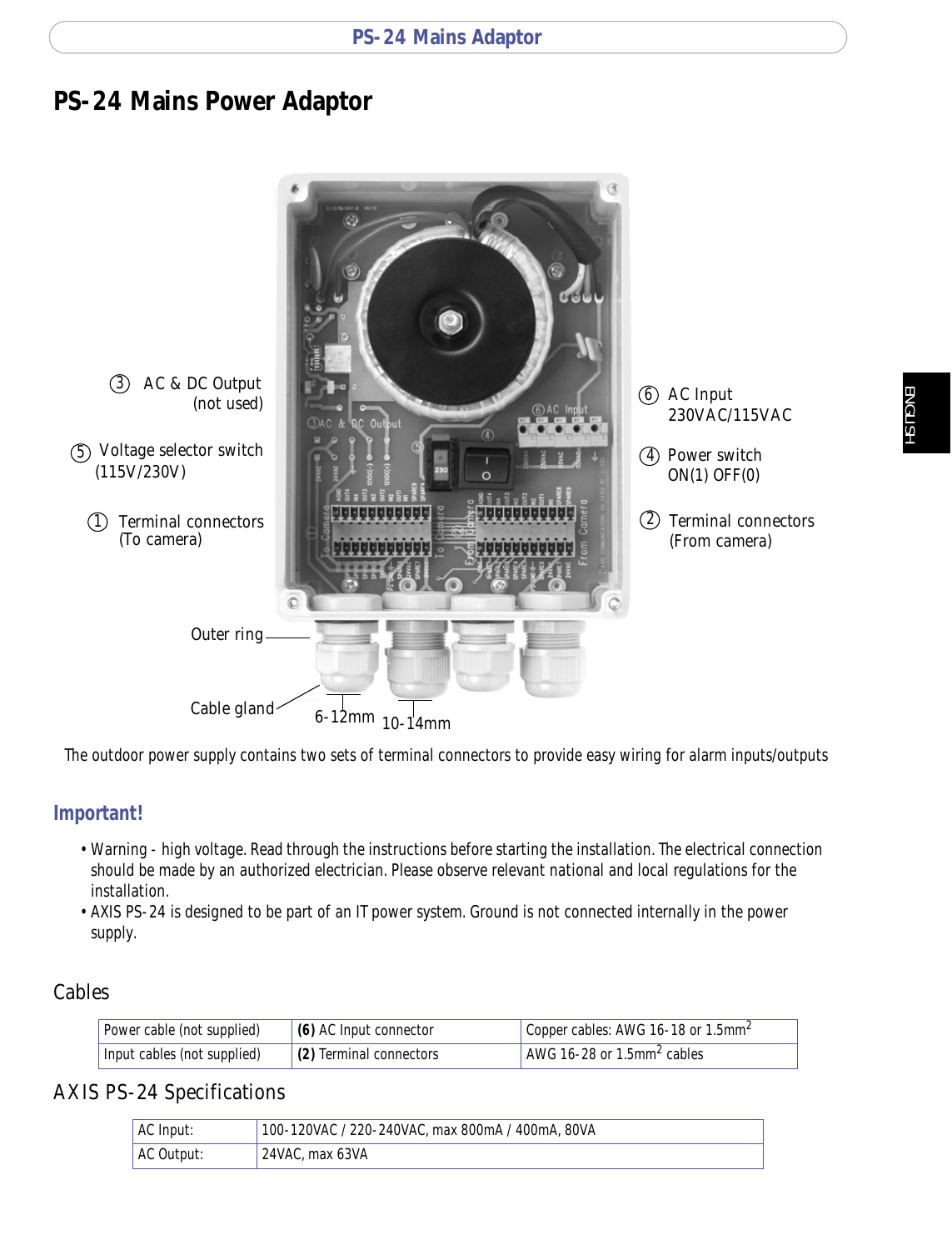# **Connect power to the PS-24**

- 1. Remove the lid of the power supply by removing the 4 screws.
- 2. Make sure the power switch  $\overline{a}$  is set to '0' (off).

#### **Important!**

The power switch does not break on both poles at the AC input. The power switch shall only be used to turn the camera on/off. When the power switch is set to off, high voltage is still present in the AXIS PS-24 mains adaptor. Regard the switch in the building installation as disconnect device.

- 3. Make sure the voltage selector switch  $\circledS$  is in the correct position. The setting must correspond to the input mains voltage i.e.:
	- set the switch to **115V** if you intend to power the unit from a 100-120V mains voltage line.
	- set the switch to **230V** if you intend to power the unit from a 220-240V mains voltage line.
- 4. Remove the outer ring of the cable gland, thread the mains cable (not supplied) through the outer ring and then through the cable gland.
- 5. Connect the live/ground wires to AC Input  $\circledcirc$  (230VAC and  $\downarrow$  or 115VAC and  $\downarrow$ ). Replace and tighten the outer ring to secure the cable.
- 6. Refer to the installation section for your network camera for information on how to connect the power and alarm inputs/outputs.
- 7. Check that the cables are securely tightened and that the voltage selector switch is in the correct position.

### **Important!**

Make sure the power switch 4 is set to '0' (off) until all cables have been connected and the installation is complete.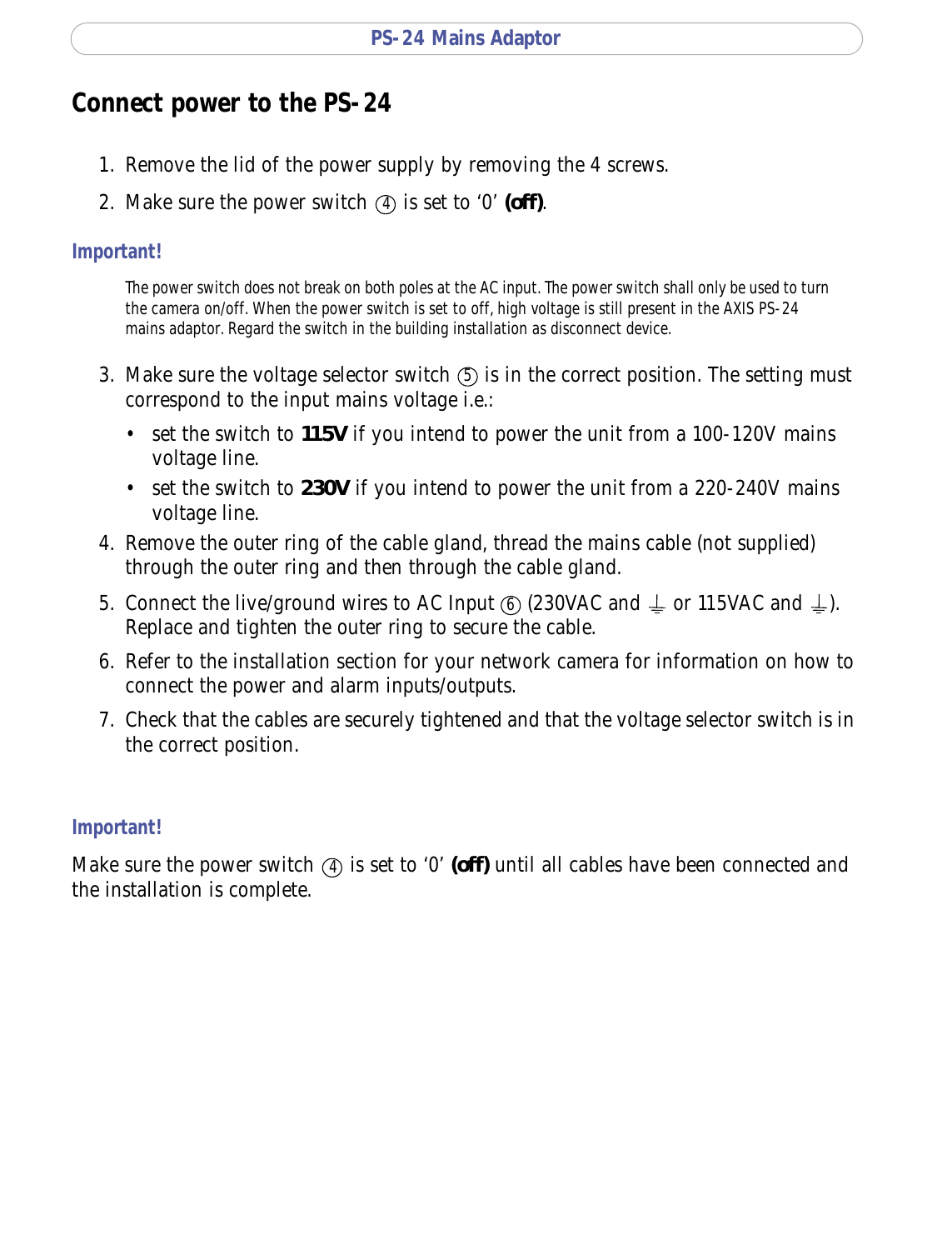# **Connect the AXIS 231D/232D power and alarm inputs/outputs**

This document describes how to install the AXIS 231D/232D and the PS-24. Please refer to the AXIS 231D/232D Installation Guide for further instructions.

Connect the dome camera to the power supply and alarm inputs/outputs\* using the connection cable supplied with the AXIS 231D/232D:

- 1. Disconnect the outer ring of the cable gland, thread the connection cable through the outer ring and then through the cable gland.
- 2. For easy wiring, disconnect the terminal block connectors.
- 3. Following the pinout description on the power supply (inner lid), push the colored wires into the corresponding pin holes in the connector and tighten the screws. It is recommended that all wires are connected, even those that are not used in the installation.
- 4. Connect any alarm inputs/outputs (input cables not supplied) to the corresponding pin holes in the connector and fasten the screws.
- 5. Replace the connectors and replace and tighten the outer ring to secure the cable.

\* alarm inputs e.g. doorbell, light and outputs e.g. alarm devices

See the Axis Web site at http://www.axis.com for more information about the available outdoor housing and mounting accessories.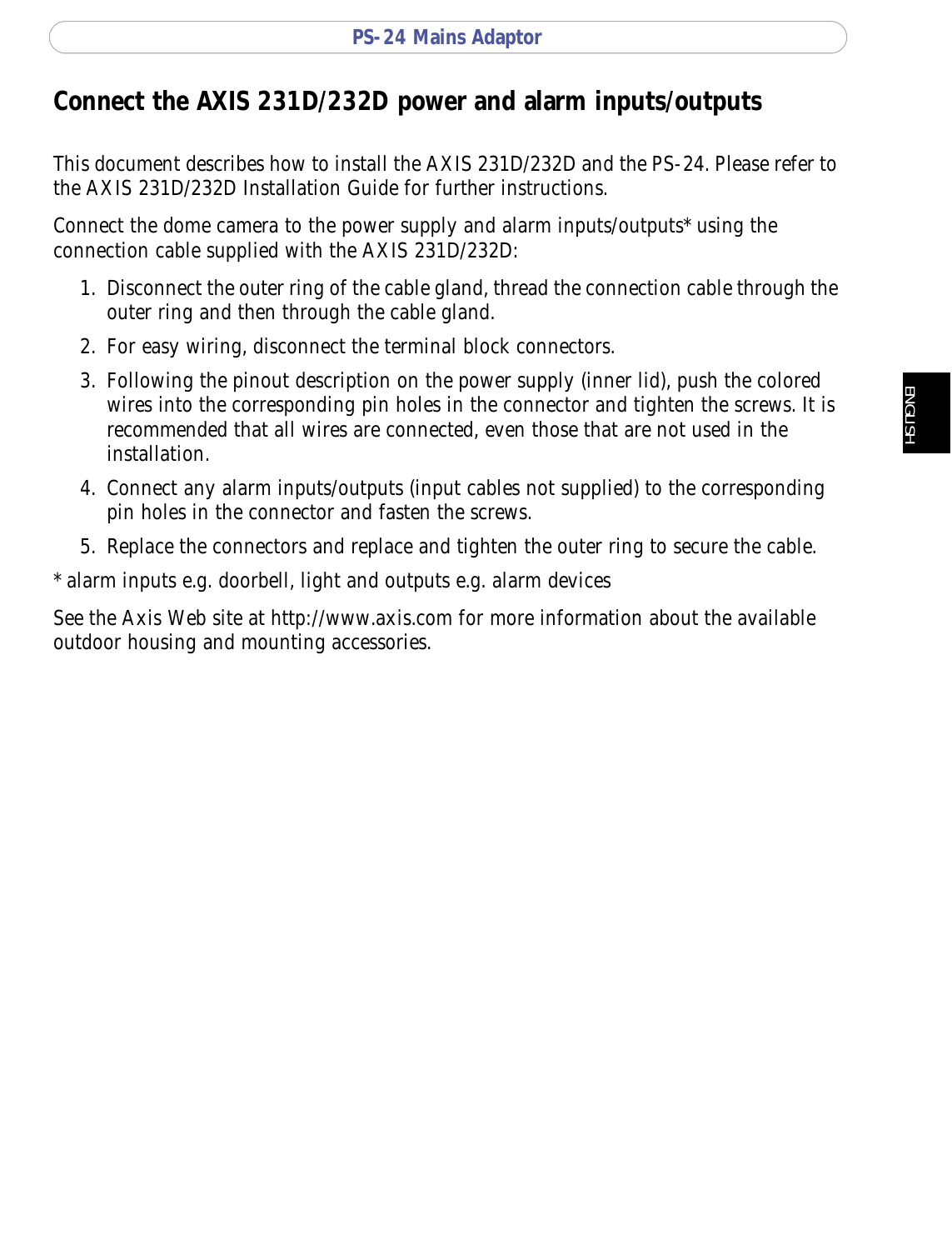# **Connect the AXIS 225FD power and alarm input/output**

This document describes how to install the AXIS 225FD and the PS-24. Please refer to the AXIS 225FD Installation Guide for further instructions.

Connect the camera to the power supply and alarm input/output\* (cables not supplied). For information on the recommended cable dimensions, please refer to the table on the *PS-24 Mains Power Adaptor* page.

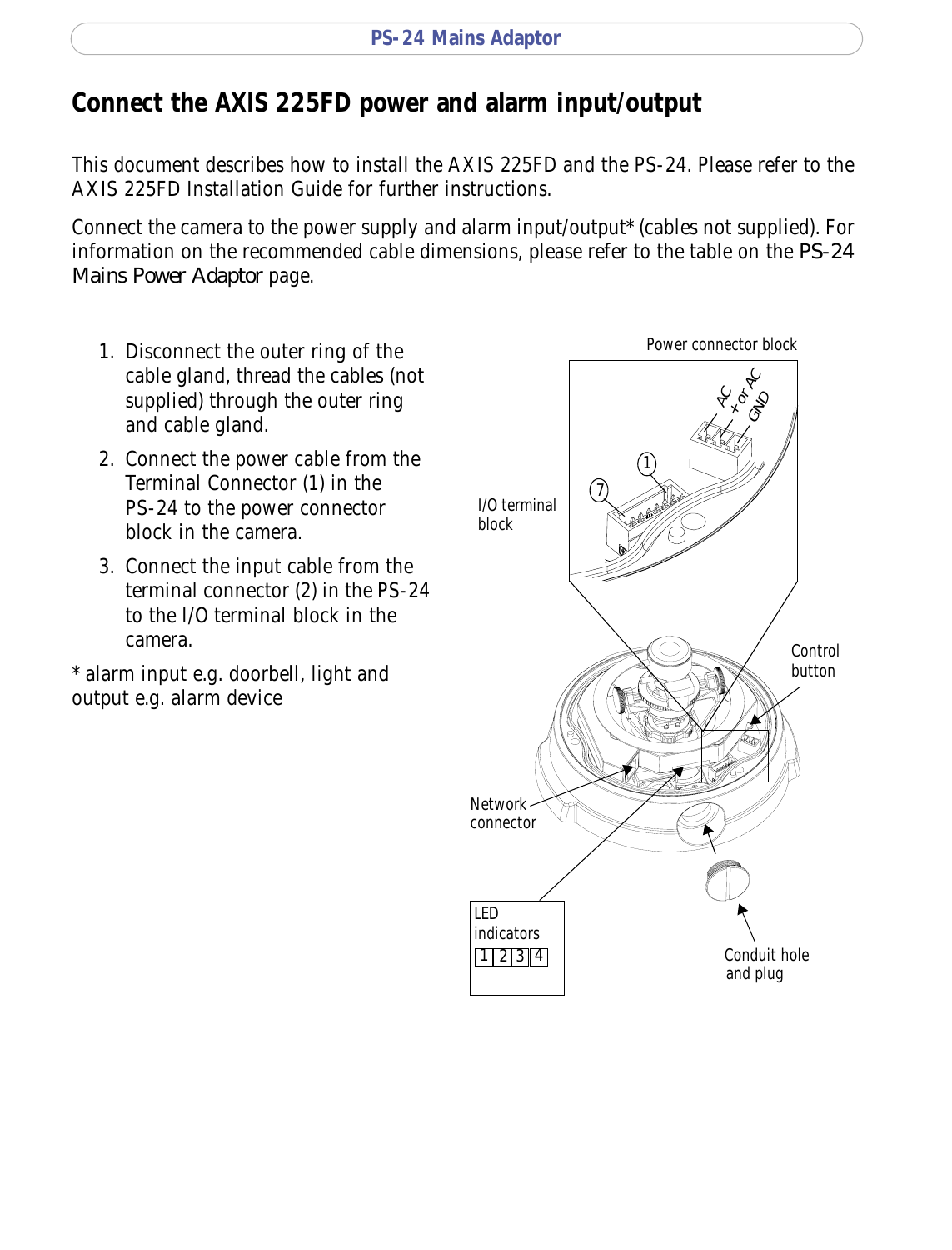# **Verwenden Sie zur Montage des PS-24-Gehäuses die mitgelieferten Halterungen**

Lieferumfang:

- a) 4 Halterungen
- b) 4 Holzschrauben
- c) 4 Schrauben für Halterungen
- d) 4 Betondübel (5-mm-Bohrer)
- e) 4 Betonschrauben

Befestigen Sie die Halterungen (a) mit den vorgesehenen Schrauben (c) am PS-24-Gehäuse.







Montieren Sie das PS-24-Versorgungsnetzteil auf eine glatte Oberfläche. Die Anschlussmuffen sollten nach unten zeigen. Wählen Sie die Schrauben passend zum Material (Holz/Beton) und zum Gewicht des Netzteils aus.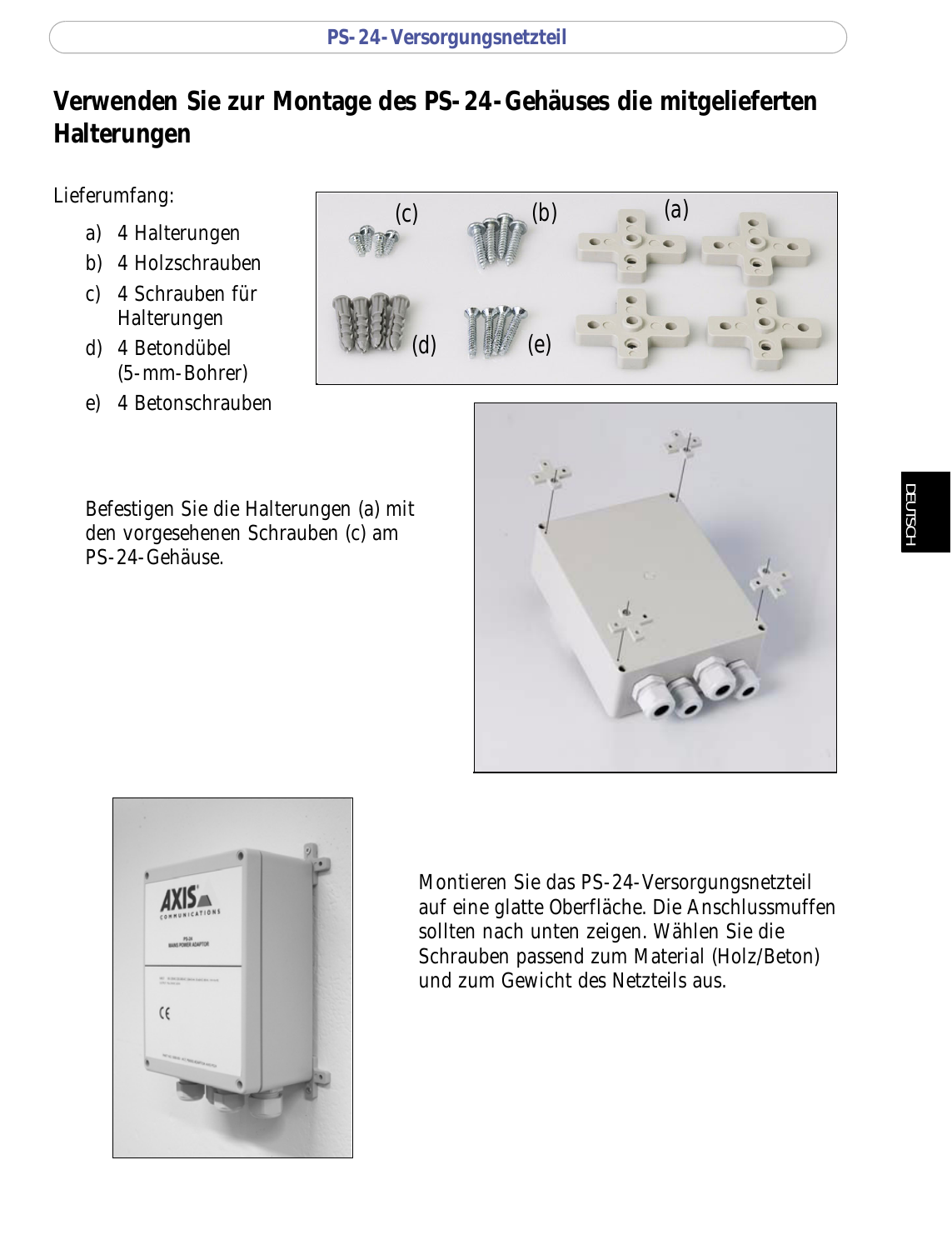# **Alternative Installation – PSU-Gehäuse**

Das zerstörungssichere PSU-Gehäuse (optionales Zubehör) kann auf glatten Oberflächen und an Masten montiert werden.

- 1. Lösen Sie zum Öffnen des PSU-Gehäuses die 4 Befestigungsschrauben.
- 2. Legen Sie das PS-24-Netzteil so in das PSU-Gehäuse ein, dass die Anschlussmuffen in die entsprechende Öffnung des PSU-Gehäuses passen.
- 3. Setzen Sie den Gehäusedeckel wieder auf, und befestigen Sie die 4 Schrauben.
- 4. Benutzen Sie die Halterung für die Mastmontage, oder montieren Sie das PSU-Gehäuse mit Hilfe der mitgelieferten Schrauben auf einer glatten Oberfläche.

Kabel **Anschluss-**

Halter für Mastmontage

muffen

Schrauben

- 5. Befolgen Sie gegebenenfalls die Anweisungen zur Außenmontage.
- **Hinweis:** •Benutzen Sie 4 Hülsenanker mit Flanschmutter, Bohrdurchmesser 6 mm, M6, Länge >= 50 mm (Betonschrauben, nicht mitgeliefert).
	- Mastmontage Empfohlener Mastdurchmesser für dieses Gehäuse 130-140 mm.



Montagebeispiele (PSU-Gehäuse in Mast-/Wandmontage)

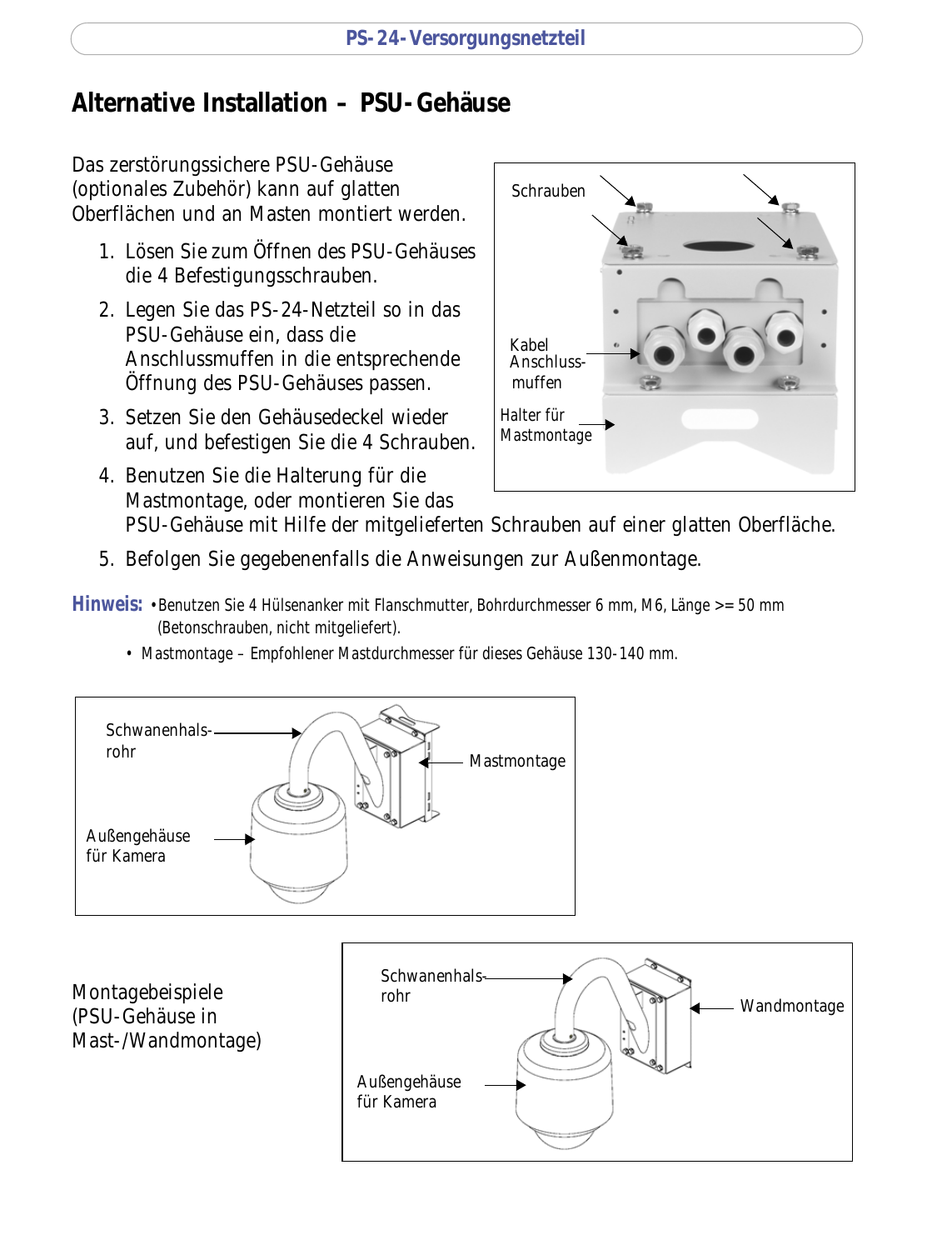### **PS-24-Versorgungsnetzteil**



Das Netzteil für den Außenbereich ist mit zwei E/A-Anschlussleisten ausgestattet, die eine Vielzahl von Anschlussvarianten für Signaleingänge/Signalausgänge bieten.

### **Wichtig!**

- Achtung! Hochspannung! Lesen Sie die Bedienungsanleitung, bevor Sie mit der Montage beginnen. Elektroarbeiten müssen von einem ausgebildeten Elektriker ausgeführt werden. Beachten Sie bei der Montage die geltenden regionalen und nationalen Gesetze und Richtlinien.
- AXIS PS-24 ist als Komponente für IT-Systeme konzipiert. Die Erdverbindung ist im Netzteil nicht intern angeschlossen.

#### Kabel

| Netzkabel (nicht mitgeliefert)        | (6) Eingang (Wechselstrom) | Kupferkabel: AWG 16-18 oder 1,5 mm <sup>2</sup> |
|---------------------------------------|----------------------------|-------------------------------------------------|
| Eingangskabel (nicht<br>mitgeliefert) | (2) E/A-Anschlüsse         | AWG 16-28 oder 1.5 mm <sup>2</sup> Kabel        |

### AXIS PS-24 – Technische Daten

| Eingang<br>Wechselstrom:   | 100-120 V~ / 220-240 V~, max. 800 mA / 400 mA, 80 VA |
|----------------------------|------------------------------------------------------|
| Ausgang<br>(Wechselstrom): | 24 V~, max, 63 VA                                    |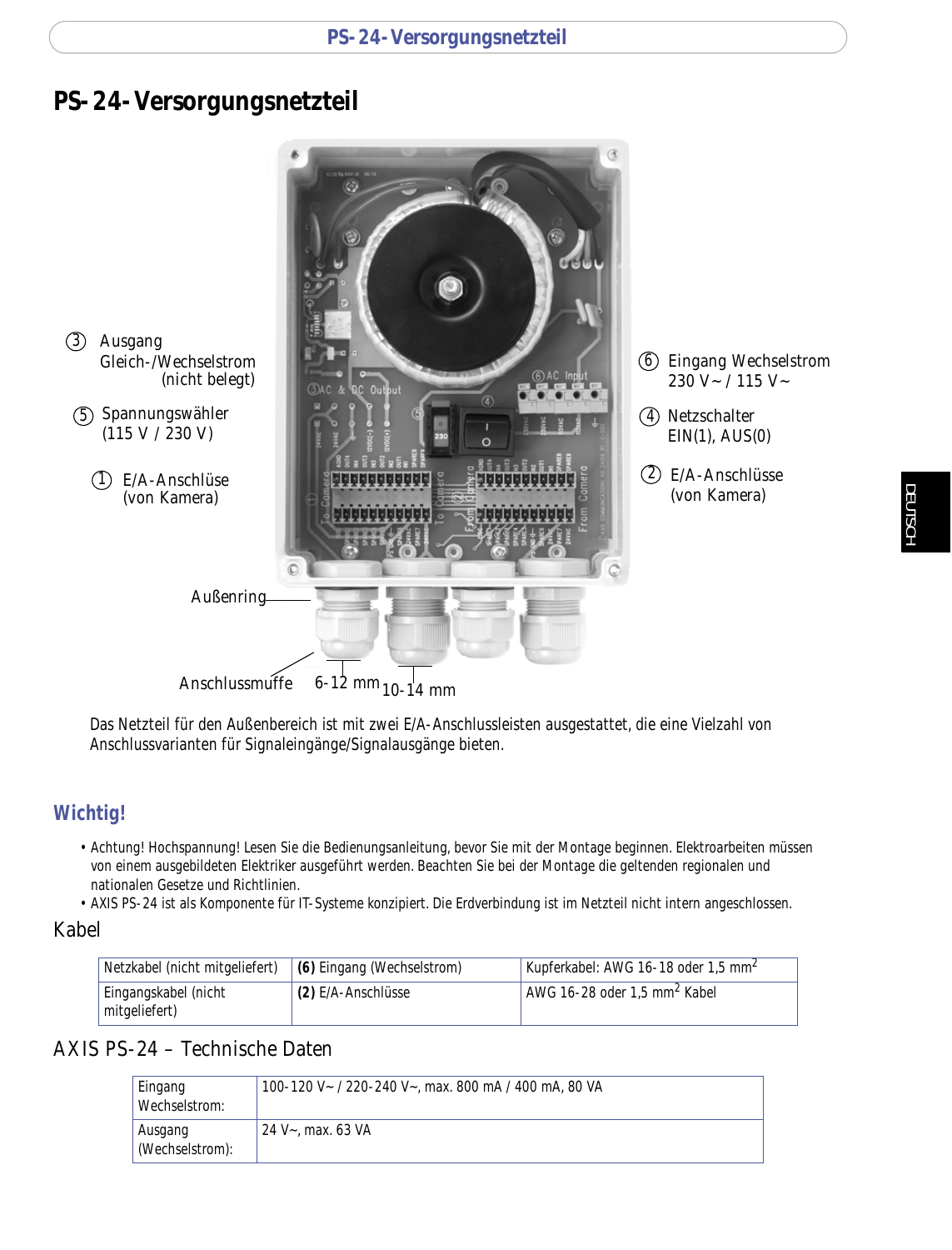# **PS-24 an das Stromnetz anschließen**

- 1. Lösen Sie zum Öffnen der Gehäuseklappe die 4 Befestigungsschrauben.
- 2. Schalten Sie den Netzschalter (4) auf , 0' (Aus).

### **Wichtig!**

Der Netzschalter unterbricht nicht beide Pole des Wechselstromeingangs. Er dient lediglich zum Aus-/Einschalten der Kamera. Auch wenn der Netzschalter in Stellung ,0' ist, liegt am AXIS PS-24-Netzteil weiterhin Hochspannung an. Betätigen Sie zum Ausschalten des Gerätes den Hauptschalter im Gebäude.

- 3. Setzen Sie den Spannungswähler  $\circledS$  in die richtige Position. Die Einstellung muss der Spannung der äußeren Stromversorgung entsprechen, d. h.:
	- Setzen Sie den Schalter auf Position **115 V**, wenn Ihre Netzstromversorgung 100-120 V liefert.
	- Setzen Sie den Schalter auf Position **230 V**, wenn Ihre Netzstromversorgung 220-240 V liefert.
- 4. Lösen Sie den Außenring der Anschlussmuffen, führen Sie das Versorgungskabel (nicht mitgeliefert) zuerst durch den Außenring und dann durch die Anschlussmuffe.
- 5. Verbinden Sie Leiter- und Erdungskabel mit dem Wechselstromeingang $\circledS$  (230 V~ und  $\perp$  oder 115 V~ und  $\perp$ ). Schrauben Sie den Außenring wieder fest auf, um das Kabel zu fixieren.
- 6. Informationen zur Verschaltung der Versorgungs- und Signalkabel Ihrer Netzwerkkamera finden Sie in der Montageanleitung zur Kamera.
- 7. Vergewissern Sie sich, dass alle Kabel fest sitzen und der Spannungswähler auf der richtigen Position steht.

### **Wichtig!**

Vergevissern Sie sich dass der Nelzschalter auf '0' **(Aus)** gesetzt ist bis alle Kabeln angeschlossen sind und Sie die Installation abgeschlossen haben.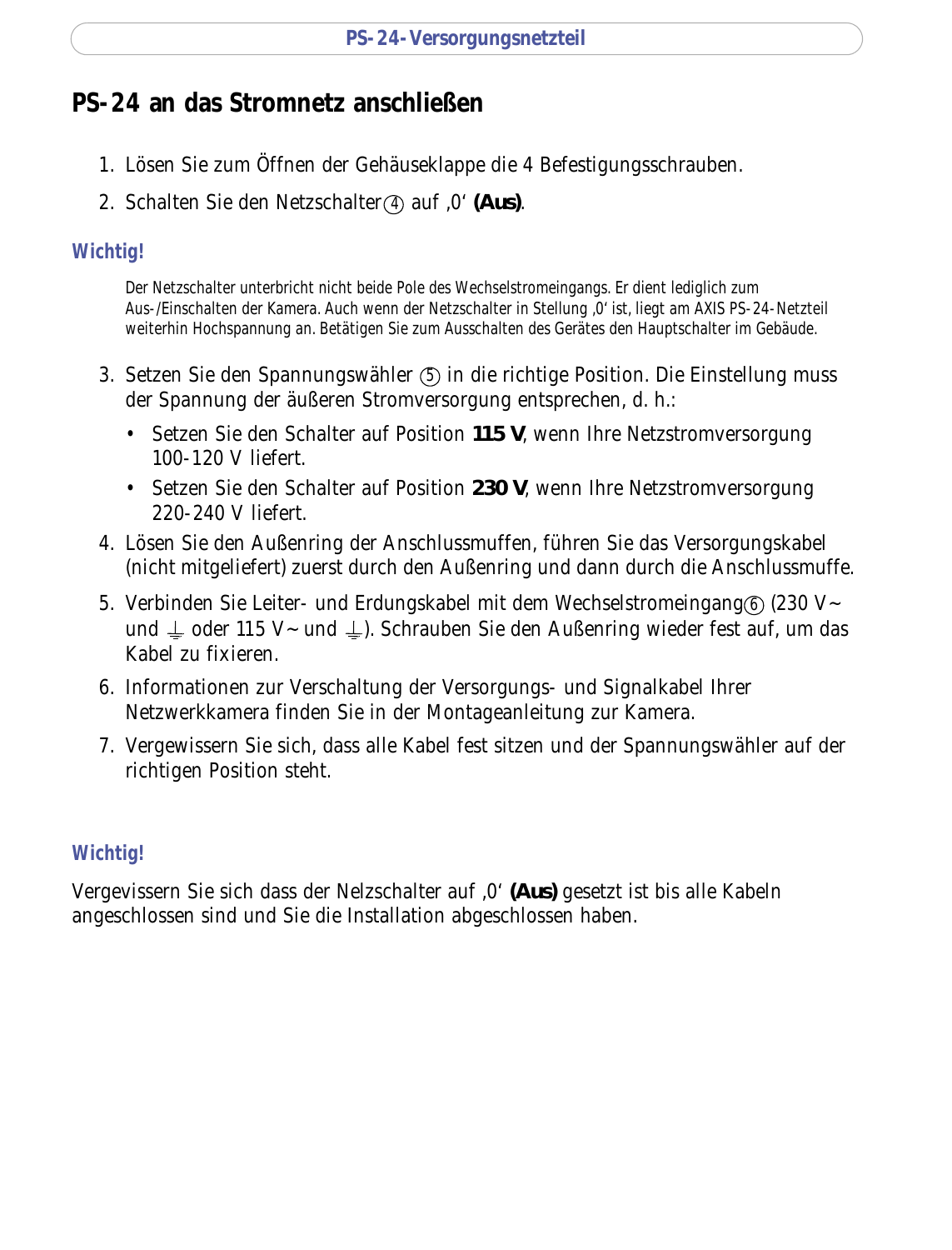# **Versorgungs- und Signalleitungen für AXIS 231D/232D anschließen**

In diesem Dokument wird die Montage der Modelle AXIS 231D/232D und PS-24 beschrieben. Weitere Hinweise finden Sie in der Installationsanleitung zu AXIS 231D/232D.

Verbinden Sie die Kuppelkamera mit der Stromversorgung und den Signaleingängen/-ausgängen\* mit Hilfe der Kabel, die zusammen mit der AXIS 231D/232D geliefert wurden:

- 1. Lösen Sie den Außenring der Anschlussmuffen, führen Sie das Verbindungskabel zuerst durch den Außenring und dann durch die Anschlussmuffe.
- 2. Lösen Sie die Anschlussleisten, um die Kabelführung zu erleichtern.
- 3. Schieben Sie die farbkodierten Kabel in die entsprechenden Kontaktlöcher der Anschlussleisten, und ziehen Sie die Schrauben fest. Eine Darstellung der E/A-Anschlussbelegung finden Sie auf der Innenseite des Gehäusedeckels. Schließen Sie alle Kabel an, auch Kabel, die bei Ihrer Konfiguration eigentlich nicht benötigt werden.
- 4. Verbinden Sie alle Signaleingänge/-ausgänge (Eingangskabel nicht mitgeliefert) mit den entsprechende Kontaktlöchern, und ziehen Sie die Schrauben fest.
- 5. Setzen Sie die Anschlussleisten wieder auf, und schrauben Sie den Außenring fest auf, um das Kabel zu fixieren.

\* Signaleingänge, z. B. Türklinge, Licht, und Signalausgänge, z. B. Alarmanlagen

Weitere Außengehäuse und Montagezubehör finden Sie auf der Axis-Website unter http://www.axis.com im Internet.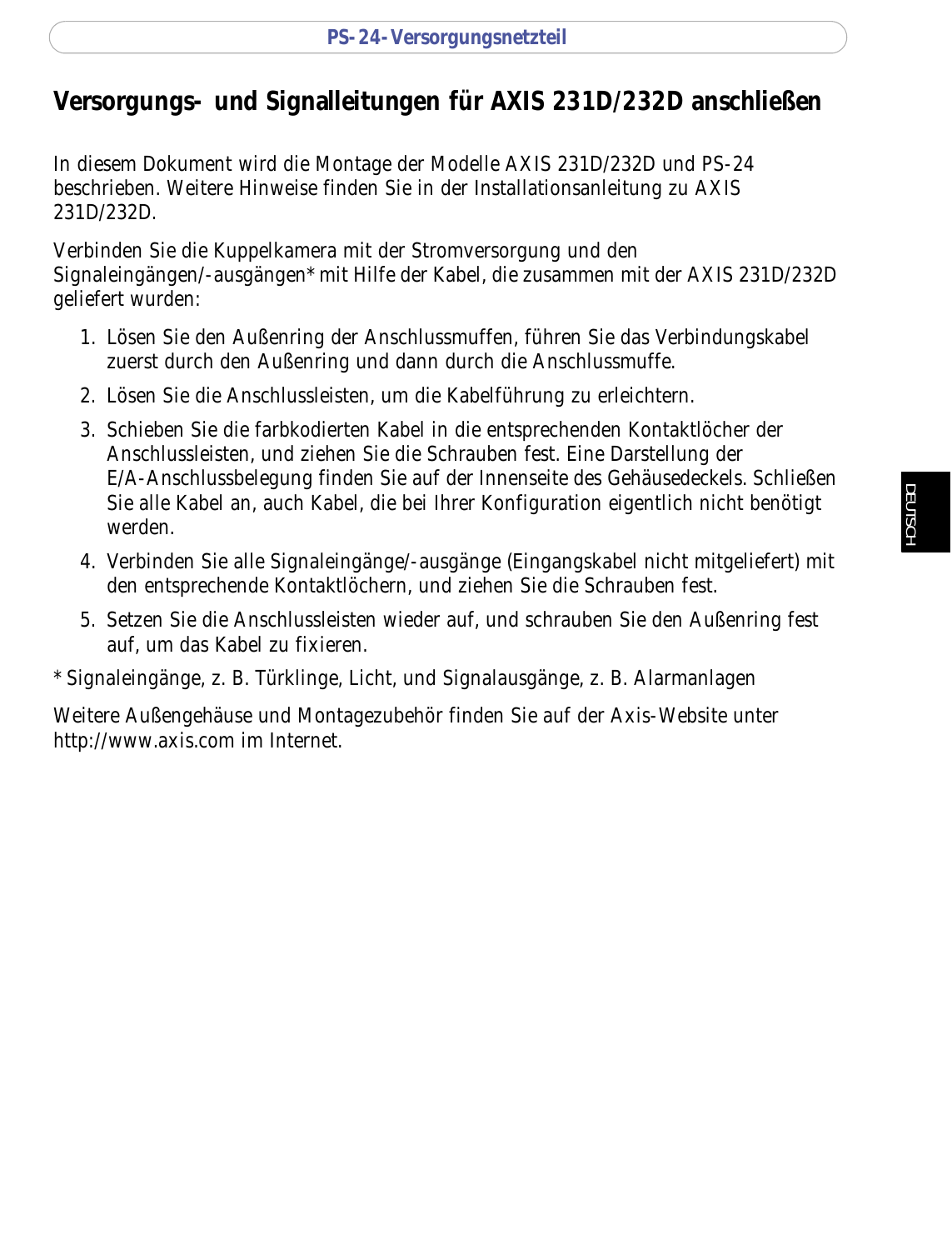# **Versorgungs- und Signalleitungen für AXIS 225FD anschließen**

In diesem Dokument wird die Montage der Modelle AXIS 225FD und PS-24 beschrieben. Weitere Hinweise finden Sie in der Installationsanleitung zur AXIS 225FD.

Verbinden Sie die Kamera mit der Stromversorgung und den

Signaleingängen/-ausgängen\* (Kabel nicht mitgeliefert). Hinweise zu den empfohlenen Kabelabmessungen finden Sie in der Tabelle auf der Seite *PS-24-Versorgungsnetzteil*.